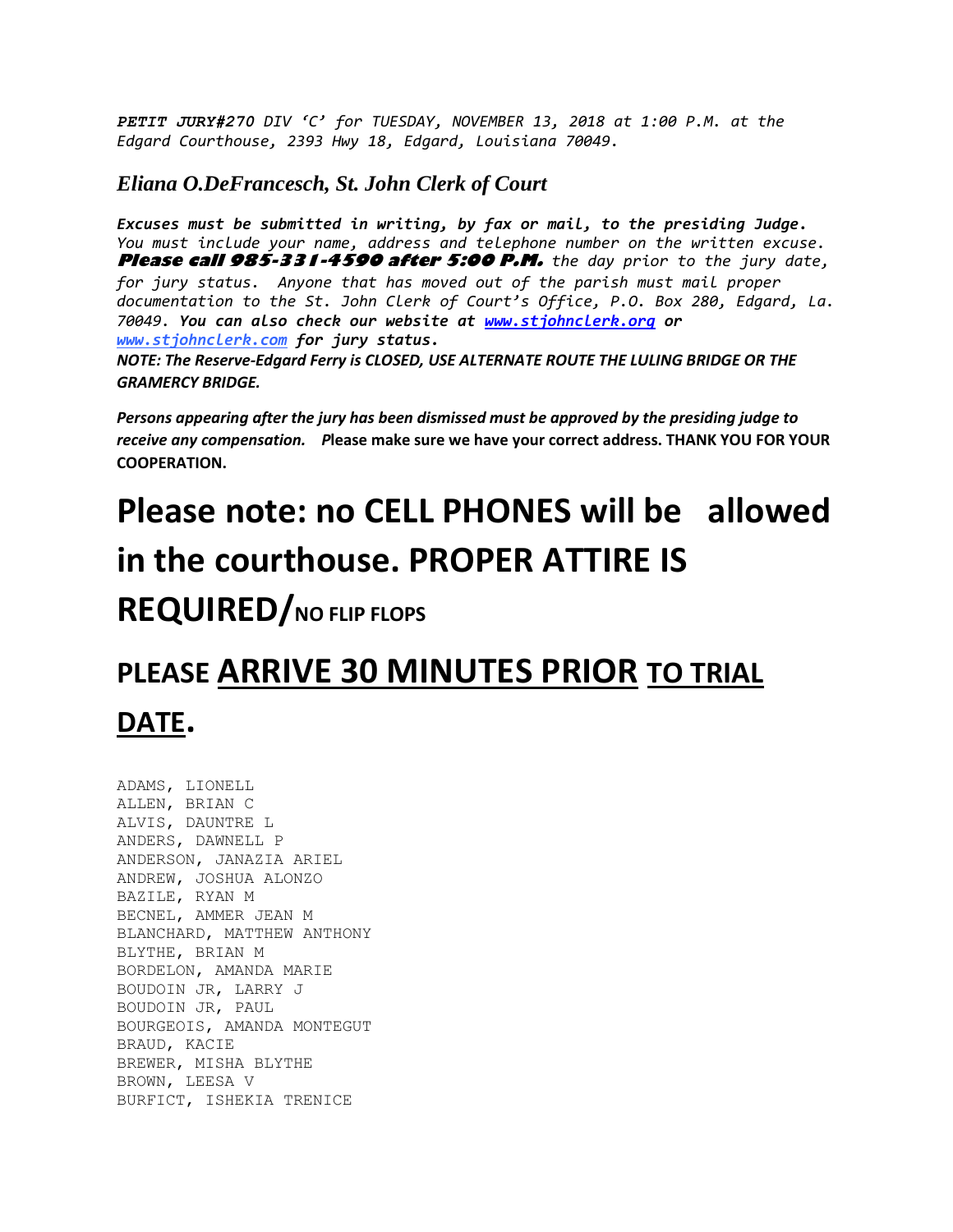BURGESS, RONNIE DENNIS BUTLER, RICHARD A CARPENTER, ALEXANDRIA LYNNE CARTER, NICHOLAS LEKEITH CASSAGNE, AMBER LEIGH CHIVIS, MARY L CLEMENT, PAMELA M COOK III, ALEX JAMES COSEY, ZAYA ZANNAKIE CROUCH, LORENG MARIE DARENSBOURG III, MALCOLM ARNOL DAVIS, JOSHUA PAUL DELOCH, JORDAN ANTHONY DINGER, JOHN ANTHONY DUFRENE, BRAD JAMES DUHE, LASHONA D DUPAQUIER, GARY A ECKEL, BEVERLY ANN EVERY, MONIQUE FORSYTHE, SCOTT JOHN FOSTER, RYAN M FRANK, BRENDA JOYCE FRANK, CHERRONNA CHERNELL FRENCH, JOHNATHAN DANIEL GAUFF, LEDENIA GAUTHIER, DONALD M GIANGROSSO, MARIAN L GOLDMAN, RITA LYNN GRANT, LOLITA TILLERY GREEN, MELISSA S GREENUP, DAZMAIN JUANYELL GROVER, COVAY A GROVER, SHANNON DESHON GUIDRY, JON E HACKETT, REGGIE HARDY, TARAVEN T HARLOW, MISTY DAWN HARVEY, KEISHA BARRE HAYNES, JAMAIYA CHRYSTIAN HENRY, AYANA DIONNE HOLLINS, ARIANA MARIE HOLLOWAY, IONA HOLMES, REGINALD HONOR, PRESTON BERNARD HOTARD, HEATH ALBERT HOWARD, JAZERELL MARIE IRONSIDE, CHRISTINE ELIZABETH JACKSON, ANDREA L JACKSON, KIM M JACOB, ANGELA B JACOB JR, NOLAN C JASMIN, SIDNEY JOSEPH JENKINS, CRYSTAL WILLIAMS JOHNSON, BRANDY R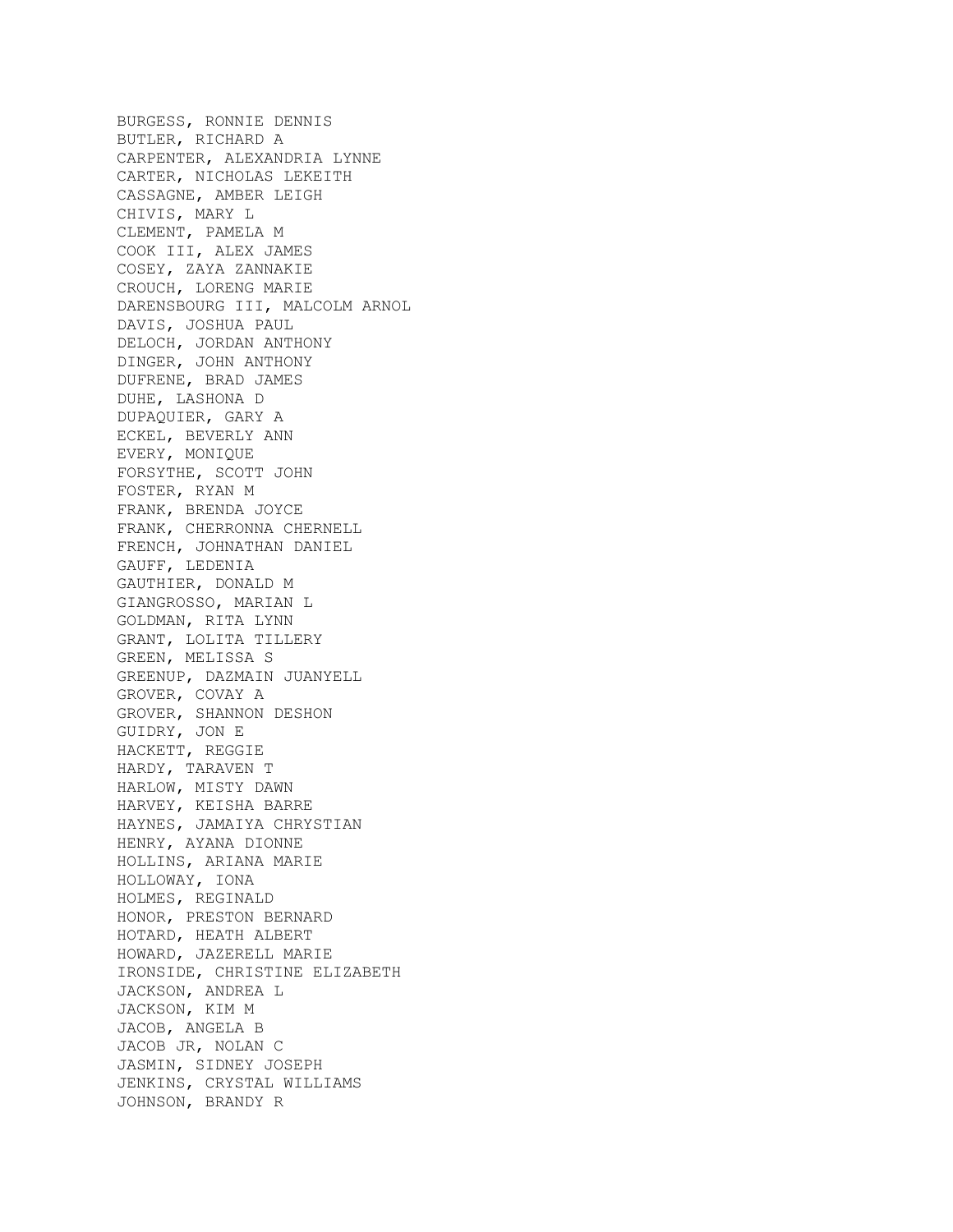JOHNSON, LASHANTEA SHENA JOSEPH, TERRIYAKA JOSEPH III, FELIX C KELLER, TERRI T KEYS, BARBARA A KING, DYLAN MICHEAL KIPPES, EILEEN G KNOWLES, WILLIAM ROBERT ANDRE LABAT, ADRIENNE V LANDRY, AUSTYN PHILLIP LANGLEY, ELLEN B LEGAUX, ANDREA MARIEA LEROUGE, HALEY ROUSSEL LEWIS, KEREONDA DASHONE LIPPS, PHYLLIS LODRIGUES, BARBARA H LOIACANO, DEVIN MICHAEL LOUQUE, KIM A LYONS, ALETTE T MADERE, BRETT D MADERE, BRYAN J MADERE, MARY V MARTIN, JARED JAMAL MARTIN, RACHELLE YVETTE MASON, LEO MASON, MAISHA MONTRELL MAXIE, EMMA JOYCE MCCLARTY, LINDA MCGUFFY, KEIMON AHMAD MCGUFFY, LAMEKA MCKINNEY, KENNETH WAYNE MELANCON, DONALD JAMES MILLET, DANIEL JULES MOGILLES, DEREK PATRICK MONDELLO, MICHELLE GAY MONTGOMERY, NEALETTE M MOODY, TAMEIKO ORION MOORE, IRENE L MORGAN, AERIEL MONIQUE MURPHY, WILBERT MUSSMAN, CRYSTAL CAMBRE NELSON, STACI A ONEY, LESLIE D PABLO, SHANTELL MARIE PATEL, JAYESH VASANJI PEREIRA, CHRISTOPHER MARK PERRILLOUX, GAYNELLE M PETERS, ERIKA MONTZ PETTIS JR, OCLETUS PHELPS, MICHAEL JOSEPH PIERRE, KRISTI L PUGLIA, BEVERLY HUTCHINSON RAMOS, RENATO MANGAHAS RANDELL, ELROY